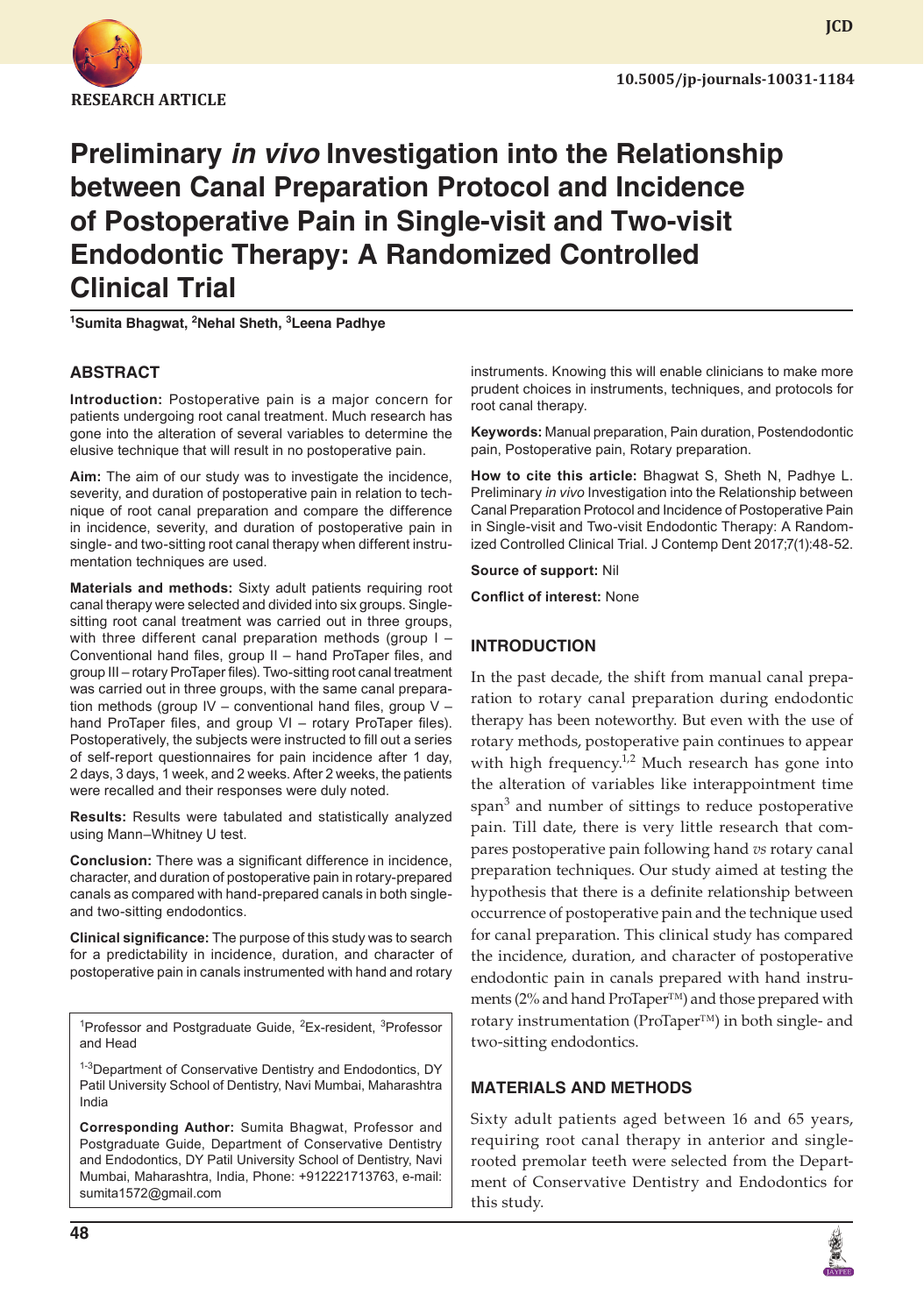### **Selection Criteria**

- • Asymptomatic vital/nonvital teeth requiring root canal treatment
- Teeth with sound periodontal apparatus
- Teeth without pus or inflammatory exudate draining through the canal
- Teeth without anatomic variations
- Patients not on analgesics or sedative medication prior to root canal therapy
- Teeth without sinus tract
- Teeth without history of trauma
- Teeth selected as abutments or to be retained under an overdenture
- Teeth with periapical radiolucency not exceeding  $3 \times 3$  mm in size

Patients with any systemic diseases, pregnant patients, immunocompromised patients, retreatment cases, and teeth with calcified canals were not included in the study. At an initial appointment, subjects were informed about the nature of the study. A thorough clinical examination including vitality testing and case history was taken. A preoperative radiograph was taken to check the canal, periodontal tissues, and presence of periapical radiolucency. Written consent was obtained from each patient prior to the study. Approval was obtained from the ethical committee of the institute and from the scientific research committee of the university, and permissions were obtained for the conduction of the study. The postoperative pain rating was done in accordance with a benchmark study by Wang et al.<sup>4</sup>

The subjects were randomly divided into six groups: *Group I*: Ten teeth treated in single visit using conventional hand files for instrumentation of the canal

*Group II*: Ten teeth treated in single visit using hand ProTaper files for instrumentation of the canal

*Group III*: Ten teeth treated in single visit using rotary ProTaper files for instrumentation of the canal

*Group IV*: Ten teeth treated in two visits with interappointment time of 72 hours using conventional hand files for instrumentation of the canal

*Group V*: Ten teeth treated in two visits with interappointment time of 72 hours using hand ProTaper files for instrumentation of the canal.

*Group VI*: Ten teeth treated in two visits with interappointment time of 72 hours using rotary ProTaper files for instrumentation of the canal.

Local anesthesia was administered and root canal treatment was initiated. The tooth was isolated using rubber dam. Caries/defective restoration was removed. Root canal treatment was completed as per instrumentation technique and obturation schedule of each group. Obturation was completed by lateral condensation

technique with standardized commercially available gutta-percha.<sup>5</sup> Immediately following obturation of the tooth, each subject was instructed to maintain a record of pain incidence for the next 2 weeks. The record included a note of pain following 1 day, 2 days, 3 days, 1 week, and 2 weeks after obturation. After 2 weeks, the patients were recalled and their responses were duly noted.

# **Rating for Pain4**

- $\bullet$  0 No pain
- $1 -$  Mild pain: any discomfort that did not require medication or emergency treatment, no matter how long it lasted
- • 2 Moderate pain: pain requiring medication
- • 3 Severe pain: pain that was not relived by medication and required palliative treatment

# **RESULTS**

Table 1 gives the results of the pain responses reported by the patients of all the groups.

# **Statistical Analysis of the Data**

After obtaining the responses from the subjects and tabulation of the same (Table 1), statistical analysis of the data was performed. Mann–Whitney U test (Table 2) was performed on the data obtained and interpretations and inferences were drawn from the same.

# **DISCUSSION**

Postoperative pain in root canal treatment is more the norm than the oddity, and often the only differences are the severity and the duration of the same. Many different methods and instruments of canal preparation have come and gone but the only new technique here to stay is surely the rotary method of root canal preparation. There are several studies in the literature that state that postoperative pain is greater in single-sitting endodontics as compared with the two-sitting protocol, $1,2,6$  but there is no investigation into the difference between postoperative pain in hand-instrumented and rotary-instrumented canals.

In our study, comparison of the data (Table 1) showed that both single-sitting hand-prepared groups (groups I and II) showed a similar incidence of postoperative pain and it was of a short duration. Most patients were pain free 3 days after obturation. Comparison for significance by Mann–Whitney U test (Table 2) between group I (2% hand-prepared canals) and group II (Hand ProTaper™ prepared canals) did not show a significant difference. The incidence of postoperative pain in group III (rotary ProTaper™-prepared canals) was similar to groups I and II,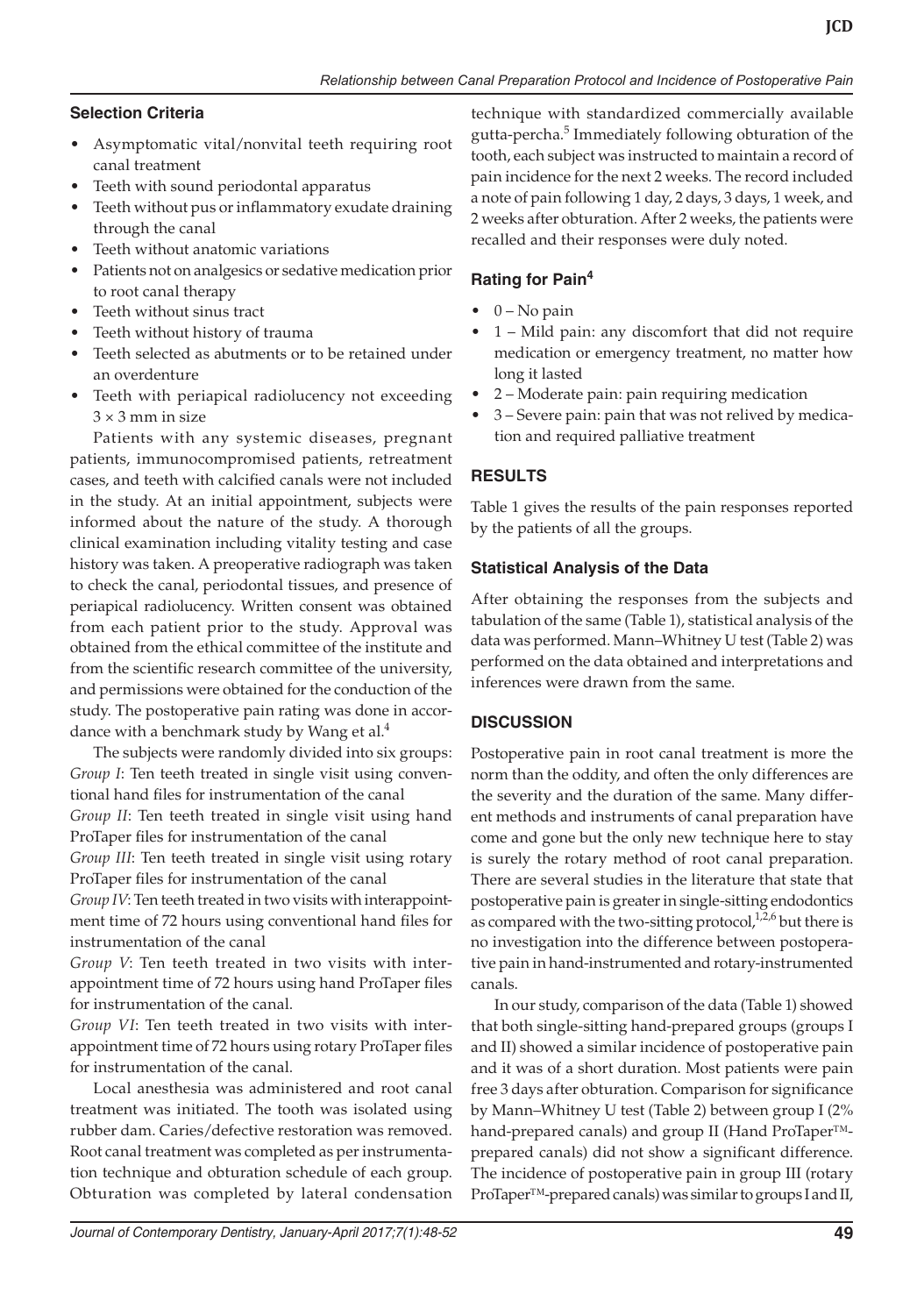| <b>Table 1.</b> Data distribution for the pair lever |               |        |    |                        |    |    |    |
|------------------------------------------------------|---------------|--------|----|------------------------|----|----|----|
|                                                      |               | Groups |    |                        |    |    |    |
|                                                      |               |        | 11 | $\ensuremath{I\!I\!I}$ | IV | V  | VI |
| After 1 day                                          | No pain       | O      | U  | 0                      | 4  | 5  | 5  |
|                                                      | Mild pain     |        | 5  | ห                      |    |    | 3  |
|                                                      | Moderate pain | 6      | 5  |                        |    |    |    |
|                                                      | Severe pain   |        |    |                        |    |    |    |
| After 2 days                                         | No pain       |        |    |                        |    |    | 6  |
|                                                      | Mild pain     |        |    |                        |    |    |    |
|                                                      | Moderate pain |        |    |                        |    |    |    |
|                                                      | Severe pain   |        |    |                        |    |    |    |
| After 3 days                                         | No pain       |        |    |                        |    | 8  |    |
|                                                      | Mild pain     |        |    |                        |    |    |    |
|                                                      | Moderate pain |        |    |                        |    |    |    |
|                                                      | Severe pain   |        |    |                        |    |    |    |
| After 1 week                                         | No pain       |        |    |                        | 10 | 10 |    |
|                                                      | Mild pain     |        |    |                        |    | n  | З  |
|                                                      | Moderate pain |        |    |                        |    |    |    |
|                                                      | Severe pain   |        |    |                        |    | O  |    |
| After 2 weeks                                        | No pain       | 10     | 10 |                        | 10 | 10 | 9  |
|                                                      | Mild pain     |        |    |                        |    | U  |    |
|                                                      | Moderate pain |        |    |                        |    |    |    |
|                                                      | Severe pain   |        |    |                        |    | 0  |    |

**Table 1:** Data distribution for the pain level

**Table 2:** Mann–Whitney U test result

| Group J      | p-value  |
|--------------|----------|
| $\mathbf{I}$ | 0.796    |
| Ш            | 0.353    |
| IV           | 0.063    |
| V            | 0.105    |
| VI           | 0.280    |
| Ш            | 0.436    |
| IV           | $0.039*$ |
| V            | $0.06*$  |
| VI           | 0.230    |
| IV           | $0.019*$ |
| V            | $0.019*$ |
| VI           | 0.123    |
| V            | 0.904    |
| VI           | 0.853    |
| VI           | 0.739    |
|              |          |

\*p-value <0.05 indicates significant difference

but the duration of the pain was significantly longer. The severity of postoperative pain in groups I to III was similar and there was no statistical significance in the difference ( $p > 0.05$ ).

The incidence of postoperative pain in groups IV to VI (two-sitting groups) was half of groups I to III (singlesitting groups), and the difference in incidence of pain in the two-sitting groups was statistically significant  $(p < 0.05)$  from the single-sitting groups, as statistically derived in Table 2.

Groups IV to VI showed low incidence of postoperative pain, and the difference among the groups was not statistically significant ( $p > 0.05$ ). It was observed that compared with groups IV and V, the severity of postoperative pain in group VI was higher and of a longer duration.

When comparing single-sitting and two-sitting handprepared canals (groups I and II compared with groups IV and V), there was a significant difference ( $p < 0.05$ ) in incidence and duration of postoperative pain. Groups I and II showed a significantly higher incidence and duration of pain as compared with groups IV and V. The severity of pain in groups I and II was also higher than groups IV and V, and this difference was significant  $(p < 0.05)$ , as statistically derived in Table 2.

On comparison of group III (single-sitting rotaryprepared canals) and group VI (two-sitting rotaryprepared canals), it was observed that the incidence of pain was lower in group VI, but this difference was not statistically significant ( $p > 0.05$ ). First day postoperatively, the severity of pain was quite higher in group III as compared with group VI, but the difference in duration of pain in both the groups was not significant ( $p > 0.05$ ), as statistically derived in Table 2.

It is likely that rotary preparation of root canals causes significant extrusion of debris beyond the apex and induces an inflammatory reaction, which is significantly greater than when root canals are prepared by hand instrumentation. This increased extrusion and associated inflammatory reaction may be responsible for greater immediate postoperative pain in rotary-prepared root canals than in hand-prepared root canals.

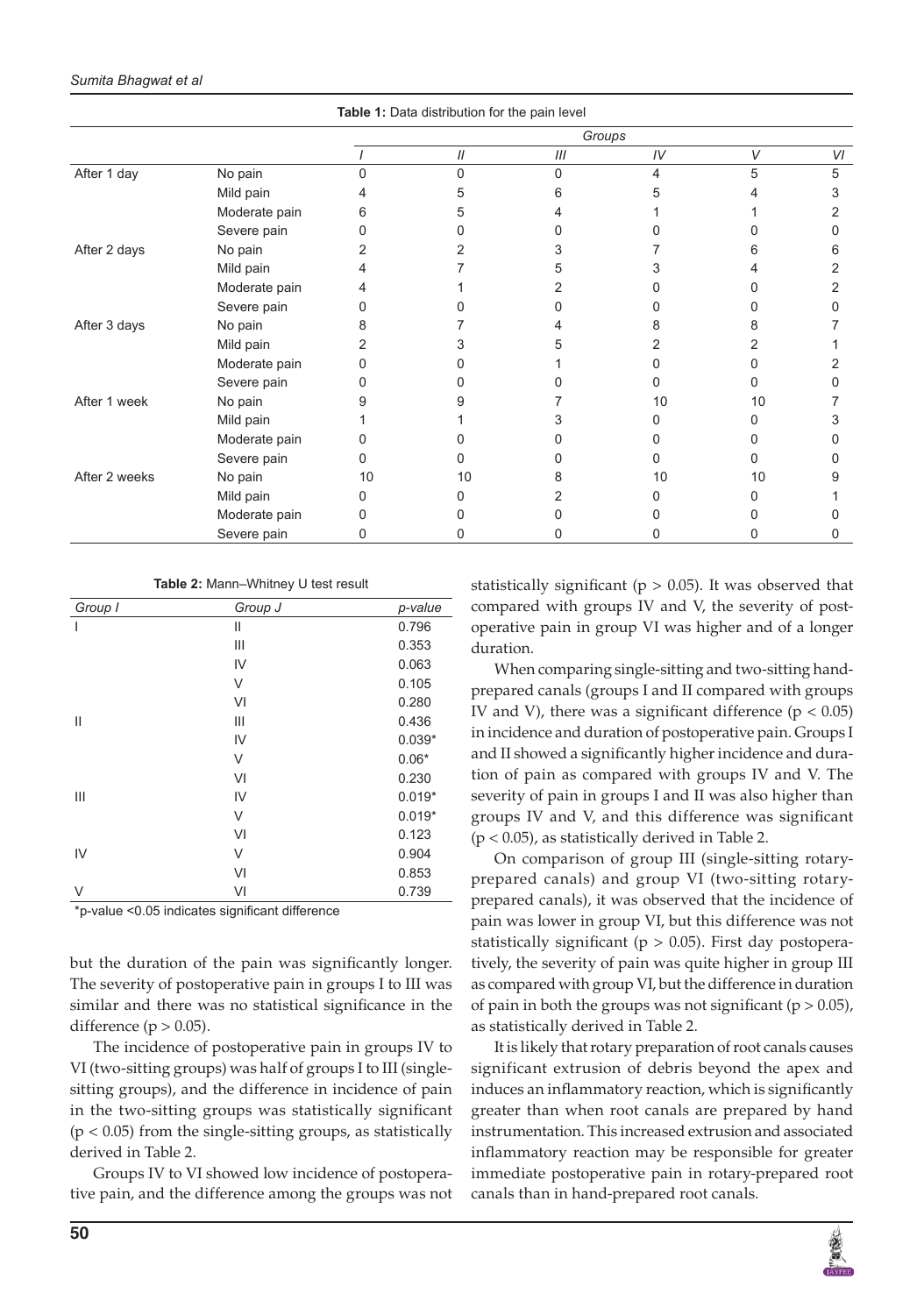Rao et al<sup>7</sup> found that there was no difference in postoperative pain between patients treated in only one appointment and patients treated in two appointments. The majority of patients in both groups reported no pain or only minimal pain after 7 days of treatment. But in their study, the biomechanical preparation in both the groups was done by rotary method. Similar conclusions have been drawn by Raju et al.<sup>8</sup>

Wong et al,<sup>9</sup> in their exhaustive review, say that neither single-visit endodontic treatment nor multiple-visit treatment can guarantee the absence of postoperative pain. They found that postoperative pain in both single-visit and multiple-visit endodontic treatment is nearly the same with little variation in duration and intensity, but there is no mention of any significant relation in terms of the character of pain.

Bhagwat and Mehta,<sup>6</sup> in their study, found that nonvital teeth with periapical radiolucency exhibited relatively less pain as compared with nonvital teeth without periapical radiolucency, but the pain continued in a significant percent of teeth even after 2 weeks. Pain incidence dropped significantly within a period of 1 day to 2 weeks in vital teeth and nonvital teeth without periapical radiolucency. There was a tendency for less incidence of significant pain after a single-visit root canal treatment in these groups.

Gambarini et al<sup>10</sup> compared postoperative incidence of pain using three different nickel–titanium instrumentation techniques: a rotary crown-down technique using TF instruments (SybronEndo, Orange, CA), a reciprocating single-file technique using WaveOne instruments (Maillefer Dentsply, Ballaigues, CH), and a novel instrumentation technique (TF Adaptive, SybronEndo, Orange, CA), using a unique, proprietary movement, combining reciprocation and continuous rotation. Their findings showed a statistically significant difference in incidence of postoperative pain between the WaveOne ( $p = 0.021$ ) technique and the other two techniques. They concluded that the difference in postoperative pain can be mainly related to the different instrumentation techniques.

In a very recent study, Arias et al $^{11}$  suggest that a higher incidence of postoperative pain should be expected after manual root canal preparation, which is not in agreement with the findings of our study. However, a second major finding of the study is that when present, postoperative pain after a rotary canal preparation is expected to last longer, which supports our findings quite precisely.

Several researchers have worked on various variables like irrigation techniques, $12$  obturating techniques, $13$ variation in intraappointment time period, $3$  and administration of different analgesics as pretreatment medication<sup>14</sup> in an attempt to device the best treatment protocol that results in minimum postoperative endodontic pain.

Within the limits of human error and an unaccountability of differences in individual patients' tolerance to pain, we found a definite correlation between canal preparation technique and postoperative pain and thus our hypothesis was proved right. Further clinical studies are required to support the correlation between canal preparation technique and postoperative pain found in our study.

#### **CONCLUSION**

From our*in vivo* study, we draw the following conclusion:

- The incidence and severity of postoperative pain in single-sitting endodontics is nearly the same in manual-prepared and rotary-prepared canals, but the duration of the pain in rotary-prepared canals is significantly longer in duration.
- The incidence of postoperative pain in two-sitting endodontics is significantly lower than singlesitting endodontics irrespective of method of canal preparation.
- The incidence of postoperative pain in two-sitting endodontics is low in hand as well as rotary-prepared canals, but the duration and severity of the postoperative pain is higher in rotary-prepared canals as compared with hand-prepared canals.
- Single-sitting hand-instrumented canals show significantly higher incidence and duration of postoperative pain when compared with two-sitting handinstrumented canals. There is significant difference in the severity of the postoperative pain. Single-sitting hand-instrumented canals show greater incidence of more severe postoperative pain than two-sitting hand-instrumented canals.
- Single-sitting rotary-prepared canals show a tendency for higher incidence of postoperative pain as compared with two-sitting rotary-prepared canals. The severity of the pain on the first postoperative day is likely to be higher in single-sitting rotary-prepared canals, but the duration of the pain may not differ from two-sitting rotary-prepared canals.

#### **REFERENCES**

- 1. Su Y, Wang C, Ye L. Healing rate and post-obturation pain of single- versus multiple-visit endodontic treatment for infected root canals: a systematic review. J Endod 2011 Feb;37(2):125-132.
- 2. Singh S, Garg A. Incidence of post-operative pain after single visit and multiple visit root canal treatment: a randomized controlled trial. J Conserv Dent 2012 Oct;15(4):323-327.
- 3. Bhagwat SA, Patel A, Mandke LP. The effect of variation in inter-appointment time on the incidence of post-operative pain in single-visit versus two visit endodontics: an in vivo study. J Int Clin Dent Res Organ 2012 Jan-Dec;4(1):9-17.